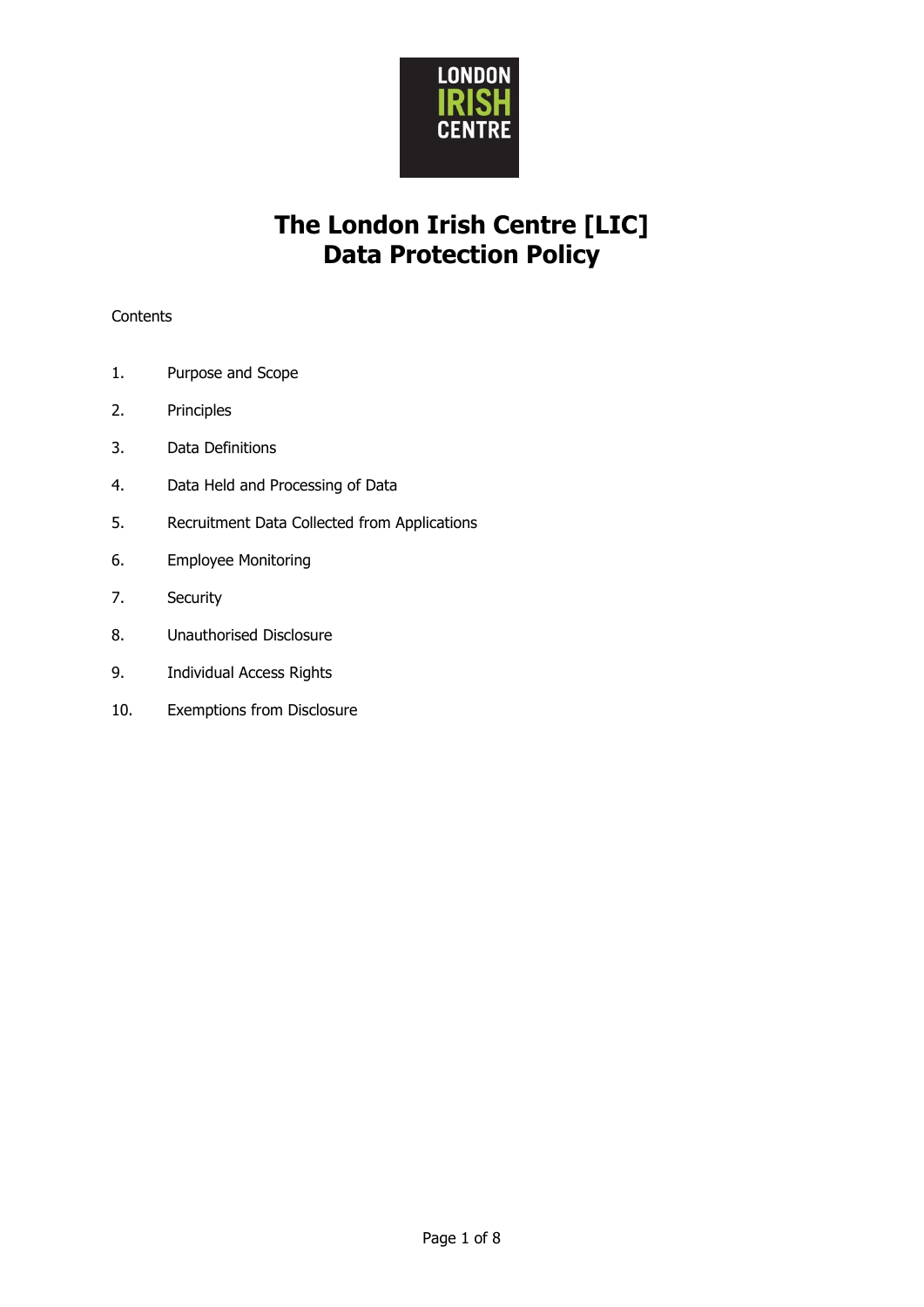## **1. Purpose and Scope**

- 1.1 To explain the rules for processing personal information and the types of information The LIC will typically hold, and to ensure individuals are aware of their rights concerning the use of personal data which may be held on them. This will include personal information which is provided during the recruitment process, and will therefore also ensure applicants are aware of their rights concerning the use of personal data which may be held on them.
- 1.2 The policy covers all employees on the payroll; former employees; agency workers; internal and external applicants for employment within The LIC; including transfers within the organisation; volunteers and Board members. There is a separate The LIC policy in relation to client data. This policy is only concerned with data generated in relation to potential employees, employees and former employees.

## **2. Principles**

- 2.1 An individual has a right to expect that personal and sensitive personal information disclosed by them to designated staff and or managers, or which is generated by The LIC in the course of their employment or potential employment, will be protected by The LIC is fairly and lawfully obtained and processed in accordance with legitimate business and legal requirements, securely held and not shared with third parties without the individual's consent.
- 2.2 The LIC will comply with the Data Protection Act. The Act covers some manual records, such as those recorded on paper, as well as computerised records and is concerned with the processing of 'personal data', that is, data relating to identifiable living individuals.
- 2.3 The 'Data Controller' is The LIC Data will be processed by appointed representatives within the organisation, including managers and any individuals with specific responsibility for data processing. Agents (recruitment agencies, response agencies and photocopying companies) acting on behalf of The LIC in the recruitment process may also be data controllers. The Data Officer is the person who is responsible in the organisation for ensuring that The LIC complies with the Data Protection Act; this is currently the Operations Manager for data concerned with employment.
- 2.4 There are eight data protection principles that are central to the Act. In brief, they say that personal data must be:
	- Processed fairly and lawfully
	- Processed for limited purposes and not in any manner incompatible with those purposes adequate, relevant and not excessive
	- **Accurate**
	- Not kept for longer than is necessary
	- Processed in line with data subjects' rights
	- **Secure**
	- Not transferred to countries that don't protect personal data adequately.
- 2.5 The LIC recruitment processes are maintained to ensure they meet the Data Protection Act and are designed to ensure that applicants:
	- Are treated in a fair, timely and efficient manner;
	- Are only considered for the vacancy or vacancies they have applied for, or consent is sought before considering them for other vacancies inside or outside the organisation;
	- Understand the rationale used in assessing applications.
- 2.6 This Policy covers the Data Protection principles and an individual's rights as set down in the Data Protection Act. This policy does not form part of any individual employee's contract of employment with the LIC However it is the responsibility of every employee to familiarise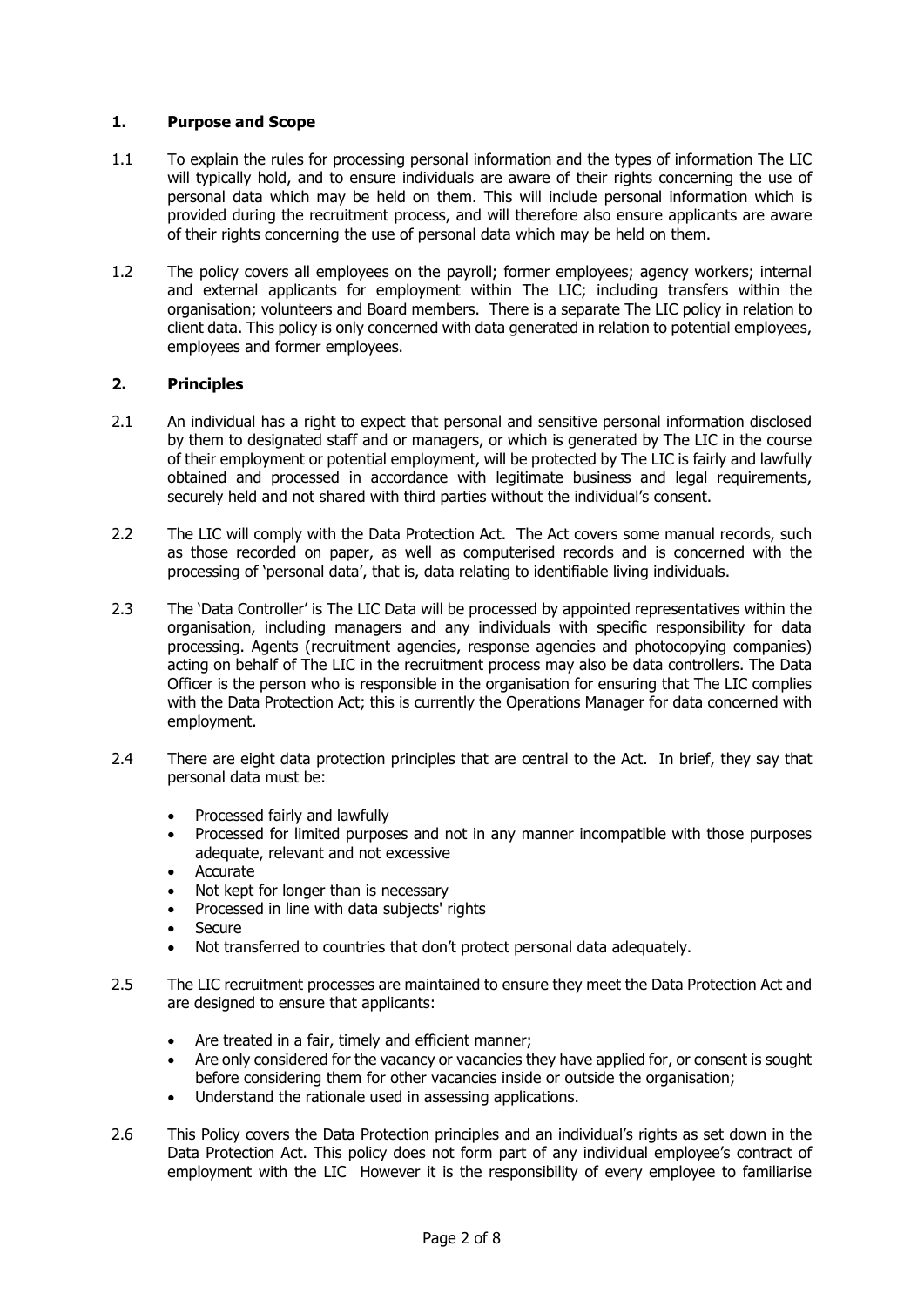themselves with, and to comply with, this policy. Employees should ensure that they are referring to the current version, which is available on the Intranet.

## **3. Data Definitions**

#### 3.1 Personal Data

Personal Data is that which relates to a living individual who can be identified from the data or from a combination of that data with other information in the possession, or likely to come into the possession, of the holder. Data does not have to be private or sensitive in order to constitute personal data and includes information such as names, addresses, telephone numbers and information contained in a job application or CV, interview notes and references. Personal data covers both facts and opinions that are held about an individual. It also includes information regarding The LIC intentions towards the individual. Data relates to any information held on a computer (including e-mails) or manually held paper records that have been stored in a structured way so that information can be found easily or manual records which are due to be stored. This includes any records held by HR, managers or recruitment panel members.

#### 3.2 Sensitive Personal Data

Sensitive personal data is defined as information about an individual's:

- Racial or ethnic origin;
- Political opinions;
- Religious beliefs or other beliefs of a similar nature;
- Trade union membership or non-membership;
- Physical or mental health or condition;
- Sex life:
- Criminal or alleged criminal offences or any proceedings for an offence or alleged offence.

#### **4. Data Held and Processing of Data**

- 4.1 Examples of Personal Data which is likely to be held by The LIC Personal data which may be held by the The LIC includes the following:
	- HR Personal Files and information stored on Cascade
	- List of names and addresses whether on spreadsheet, paper or card indexes
	- List of names, telephone numbers and or email addresses held by managers
	- Paper based employee files containing employment records held by SMT (Contracts, Appraisals, Letters of communication etc.)
	- References provided to, or received from, external sources (see References Procedure)
	- Training Records, including personal development plans
	- Support and Supervision records held by line managers
	- Payroll and Pension records held by Finance.
	- Information contained on e-mail which mentions the individual's name and of which they are the specific focus
	- Computerised files holding information focusing on a specific individual
	- Health records submitted to The LIC with the permission of the individual which may include medical certificates, medical appointment letters and Occupational Health reports.
- 4.2 This list is not exhaustive and will be subject to change.

## 4.3 Purposes for which an employee's personal data will be processed

The LIC will hold and process personal data provided by an employee for all purposes related to their employment including, but not limited to:

- Administering and maintaining personnel records;
- Paving and reviewing salary and other remuneration and benefits;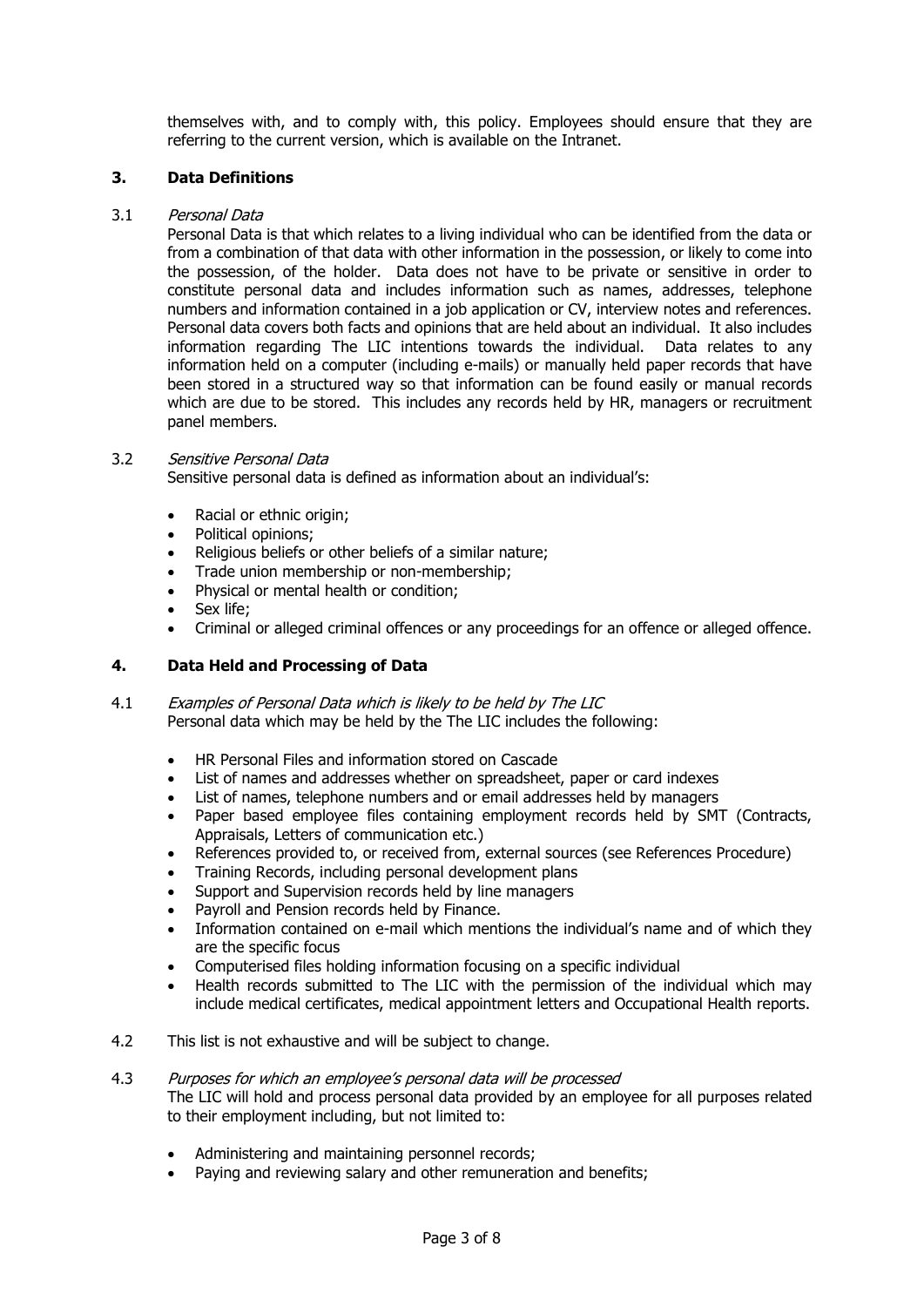- Providing and administering benefits (including pension, life assurance and permanent health insurance);
- Undertaking performance appraisals and reviews, including talent review and succession planning;
- During performance, absence, disciplinary, harassment and bullying, grievance and redundancy proceedings;
- Providing references and information to future employers, and, if necessary, governmental and quasi-governmental bodies for social security and other purposes, the Inland Revenue and the DWP;
- Providing information to funders or potential funders
- Providing information to potential merger partners with The LIC.

#### 4.4 Purposes for which an employee's sensitive personal data will be processed Sensitive personal data will be processed as follows:

- [HR] will process racial or ethnic origin, sex, sexuality, age and disability for statistical monitoring purposes, in accordance with the Commission on Racial Equality and Disability Discrimination Act guidelines. This data will be used to measure The LIC's diversity profile in line with our diversity strategy.
- [HR] will process data on an employee's health for the purposes of maintaining sickness or other absence records, and taking decisions as to an employee's fitness for work and entitlement to related benefits (e.g. SSP and occupational sick. Details of work related injuries or illnesses will also be provided to the Health and Safety TU rep where requested and will be reported in accordance with The LIC's legal requirements.
- Payroll will process Trade Union membership details for the purposes of making deductions from salary for union subscriptions.
- a Senior Managers will process information on criminal offences (spent and unspent) in order to determine suitability for employment or continued employment, where appropriate.
- 4.5 Sensitive personal data may also be processed, in accordance with data protection legislation, to exercise or perform a right or obligation conferred or imposed by law on The LIC in connection with employment; in connection with legal proceedings or for the purpose of obtaining legal advice; or for administration of justice.

#### 4.6 Sharing of Information

Information and the sharing of information is critical to the running of The LIC. Employees and third parties with whom The LIC has a business relationship, including arrangements which directly benefit employees, rely on fast, reliable access to information. For this reason, personal data is shared with and may be obtained from:

- Payroll Bureau
- Pensions Advisor and Pension Organisations and Trustees
- Occupational Health
- **Statutory Authorities**
- Government Agencies
- **Funders**
- Police
- Legal Advisors
- TU Officials
- Insurance Advisors and companies
- 4.7 This list is not exhaustive and will be subject to change.
- 4.8 An employee, who requires access to personal data held by a third party provider, should contact the provider directly.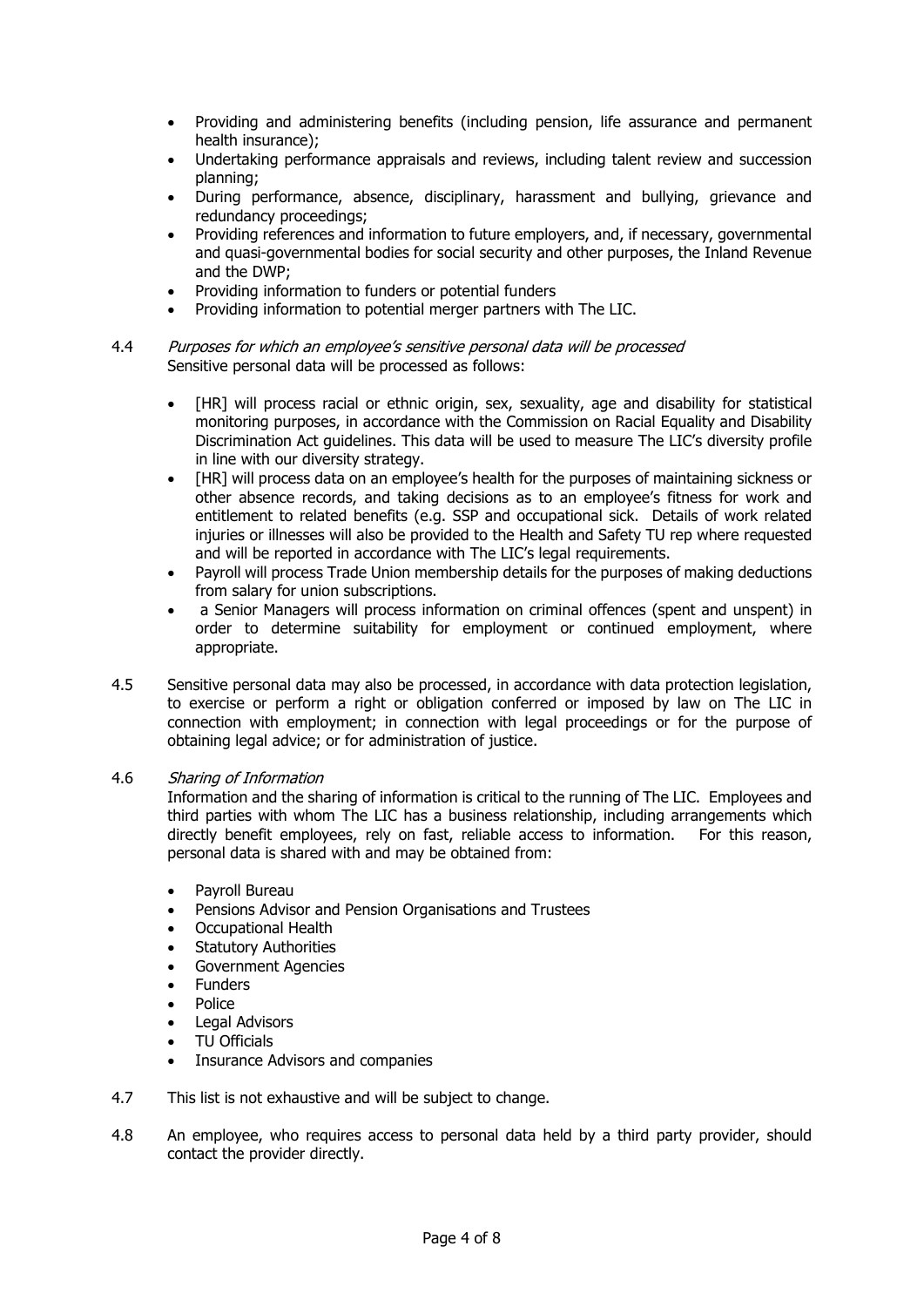#### 4.9 General guidelines for processing data

Individuals who process personal data must comply with the following:

- Where specific personal information is sought from an individual, the individual should be informed as to the purposes for which that data will be processed
- Personal data obtained for a specified purpose should not be processed for another purpose without the individual's consent
- Any personal data processed should be adequate, relevant and not excessive in relation to the purpose for which it is held
- Personal data should be accurate and kept up to date. Managers will remind employees from time to time to check those of their personal details which are subject to change e.g. personal details such as home address.

#### 4.10 Retention of personal data

Personal data should not be retained for longer than is necessary. Information should only be retained where there is a genuine organisational need to do so.

#### 4.11 Consent

Employees are asked for their consent to keep and process sensitive personal data at the outset of their employment relationship.

#### **5. Recruitment Data Collected from Applications**

#### 5.1 Processing of Personal Data on Recruitment Applications

All responses to advertisements, whether electronic or paper-based, will be submitted on the basis that the applicant consents to the processing of all their data, including sensitive personal data (see above). Applicants sign there consent on their application.

- 5.2 The LIC uses manual systems to consider applications against advertised positions using the relevant person specification and other similar vacancies where consent is given within The LIC.
- 5.3 The process for the receipt and distribution of applications is as follows:
	- Applications are accepted via mail (e-mail and postal mail) for specific positions. For some positions, The LIC may request responses via external agencies.
	- Speculative applications are also accepted via both types of mail but the applicant is either contacted to complete a full application where a suitable vacancy is available or the application is destroyed.
	- Copying of applications may be carried out by The LIC or an agent acting on behalf of The LIC.
	- Applicants are selected for positions based on skills, qualifications experience and competencies required by the job person specification.
	- Applications are reviewed by recruitment panel members (managers and staff) and in some cases External recruitment consultants.
	- Applications for a specific vacancy (including supplementary data produced by the process (e.g. marking sheet, interview notes, completed tests and results) will be retained by The LIC on paper, with basic details being entered into the HR recruitment database and on a test spreadsheet where applicable.
	- If an application matches the criteria for another position (the criteria being that specified in the person specification), the applicant may be contacted to ascertain whether they are interested in the position and data will only be processed if consent is given.
	- Applications may be electronically or manually shared between The LIC sites.
	- Application data is reported on, in terms of volumes received from various sources of advert (e.g. newspaper, internet site, agency, recruitment fair, speculative etc.).
- 5.4 Processing of Sensitive Personal Data for recruitment and subsequent employee monitoring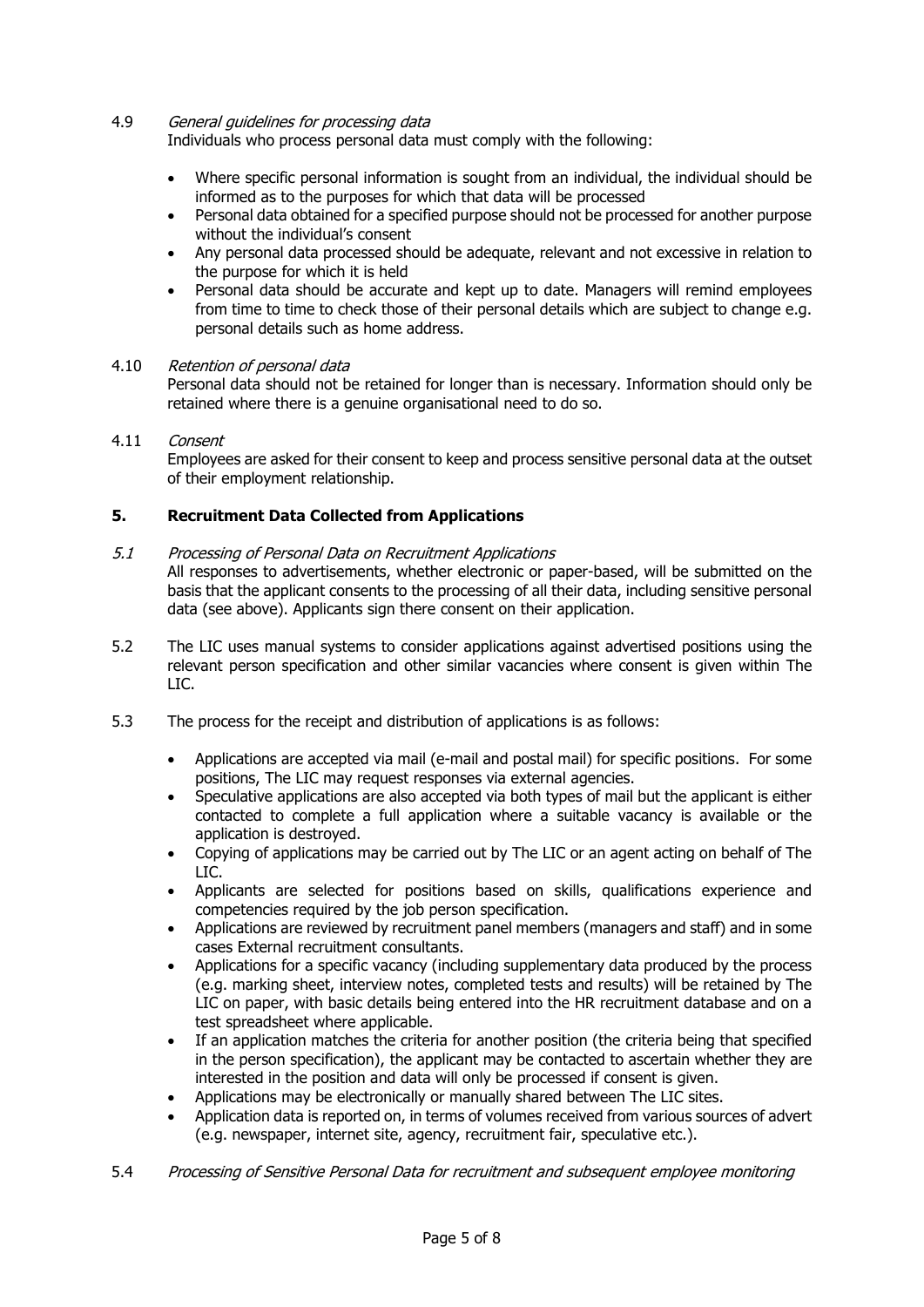Sensitive personal data is not used in the decision making process, except where the following circumstances are relevant to the position being considered:

- Details that the applicant has declared about any support, modifications, adjustments, or special equipment needed to assist them in carrying out the duties of the post taking into account The LIC's obligations under the Equality Act 2010; and
- Details of criminal offences spent and unspent convictions due to The LIC's Vulnerable Adult Client group.
- 5.5 The LIC will also process information on racial or ethnic origin, gender, sexuality, age and disability for statistical monitoring purposes only, in accordance with the Equality Act 2010 and other relevant guidelines.

## **6. Employee Monitoring**

- 6.1 The LIC has the means, automated and otherwise, of monitoring individual usage of property and equipment including E-mail and the Internet. All traffic is automatically recorded to ensure that it is being used appropriately and The LIC may retrieve and read all this information at any time. In order to protect The LIC's charitable resources we reserve the right to use appropriate monitoring systems and information, and such information may form part of the evidence in any disciplinary or other management action that may be taken in connection with:
	- Any breach of our rules relating to personal use of property, equipment and time
	- Any other matter upon which individual usage of property, equipment and time has a bearing.

## **7. Security**

- 7.1 The LIC will ensure that appropriate technical and organisational measures are taken to safeguard personal data. All databases containing personal data are password protected, and The LIC limits the number of people who will have access to the data.
- 7.2 Each individual has a personal responsibility to ensure that any information of a personal or sensitive personal nature to which they have access in the course of their work with The LIC is protected from unauthorised access and disclosure. This applies equally to data relating to employees and volunteers of The LIC, agency worker, Board members, consultants and contractors.
- 7.3 In particular, individuals must observe the following rules:
	- Electronic storage of such material should be password protected
	- Personal information sent to individuals should be labelled as 'Confidential Addressee Only'
	- Individuals must not disclose information about The LIC or any personal information about individuals other than in the course of proper performance of duties and or to authorised colleagues.
	- Particular care must be taken when exchanging information with third parties to check that the person requesting information is who they claim to be and that there is proper authorisation or consent.
	- Information must not be used for purposes other than that for which it was intended.
	- All employees and managers to sign a confidentiality clause as part of their contract of employment with The LIC.
	- In the event that an employee receives a request for information under the Data Protection Act this should be passed to [HR].

#### **8. Unauthorised Disclosure**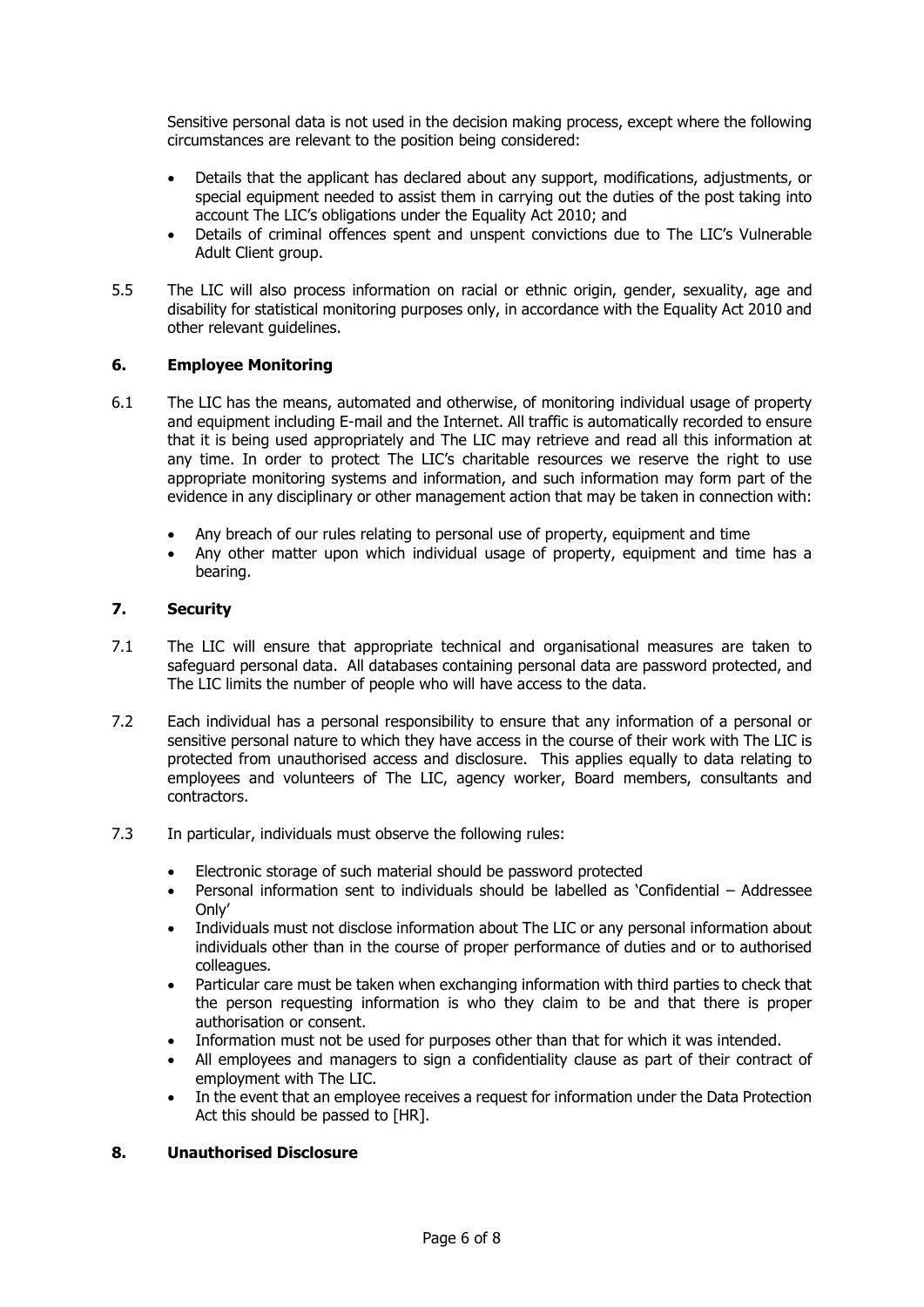8.1 Individuals should be aware that disclosure of information in contravention of this Policy will be treated by The LIC as a serious disciplinary offence which may result in gross misconduct, and further that under the Data Protection Act individuals can be prosecuted for an improper use or unauthorised disclosure of such data.

## **9. Individual Access Rights**

## 9.1 Informal Requests

An employee may make an informal request to view a particular file that their manager holds on them.

- 9.2 If the employee requests to see their Personal file held by the CEO it is important to ensure that the employee is only interested in viewing this file, rather than any other information held on them. If this is the case, a suitable time should be arranged for the employee to view their file with their manage and they may request copies of any documents contained within the paper based file or print out of pages from within the computerised file.
- 9.3 If the employee wishes to make a more comprehensive search thereby invoking the Act, the following Formal Request process should be followed. Current employees will not be charged to make a formal request but will need to put the request in writing as outlined below.
- 9.2 Formal Requests

Requests by an ex-employee, or other individual (e.g. an applicant) who has had any dealings with The LIC should always be considered as a formal request.

- 9.3 Under the Act, the employee, ex- employee or other individual is entitled:
	- To be told whether anyone in The LIC is holding any of their personal data;
	- If so, to be given a description of:
		- o The personal data held;
			- o The purposes for which the data is being processed; and
			- o Those to whom the information is, has or may be disclosed.
- 9.4 If an individual want to make a formal request for access to any information held on them by The LIC:
	- The individual should be advised to put a request in writing to CEO, enclosing the relevant fee of [£10] made payable to The LIC.
	- On receipt of the fee the Operations Manager will check to ensure that the individual is who they claim to be, validate their right to gain access to the data and consider the appropriateness of the request in line with the Act.
	- The Operations Manager will contact the appropriate individuals within The LIC and, where appropriate, any external organisations (e.g. referees), and request access to or copies of the relevant information held on that individual within any system or manual file (e.g. printouts of computer held records, copies of paper-based records).
	- The information, once collated, should be made available within 40 days from receipt of the fee, unless the burden of providing the information is excessive.
- 9.5 In some circumstances it may be appropriate for the Operations Manager and a member of SMT to agree an appropriate time for the individual to review the information held on file, and take copies of documents, as appropriate. Where appropriate, any inaccuracies identified by the requesting individual will subsequently be amended.

## **10. Exemptions from Disclosure**

10.1 In line with the Data Protection Act The LIC will not disclose information in the following circumstances: